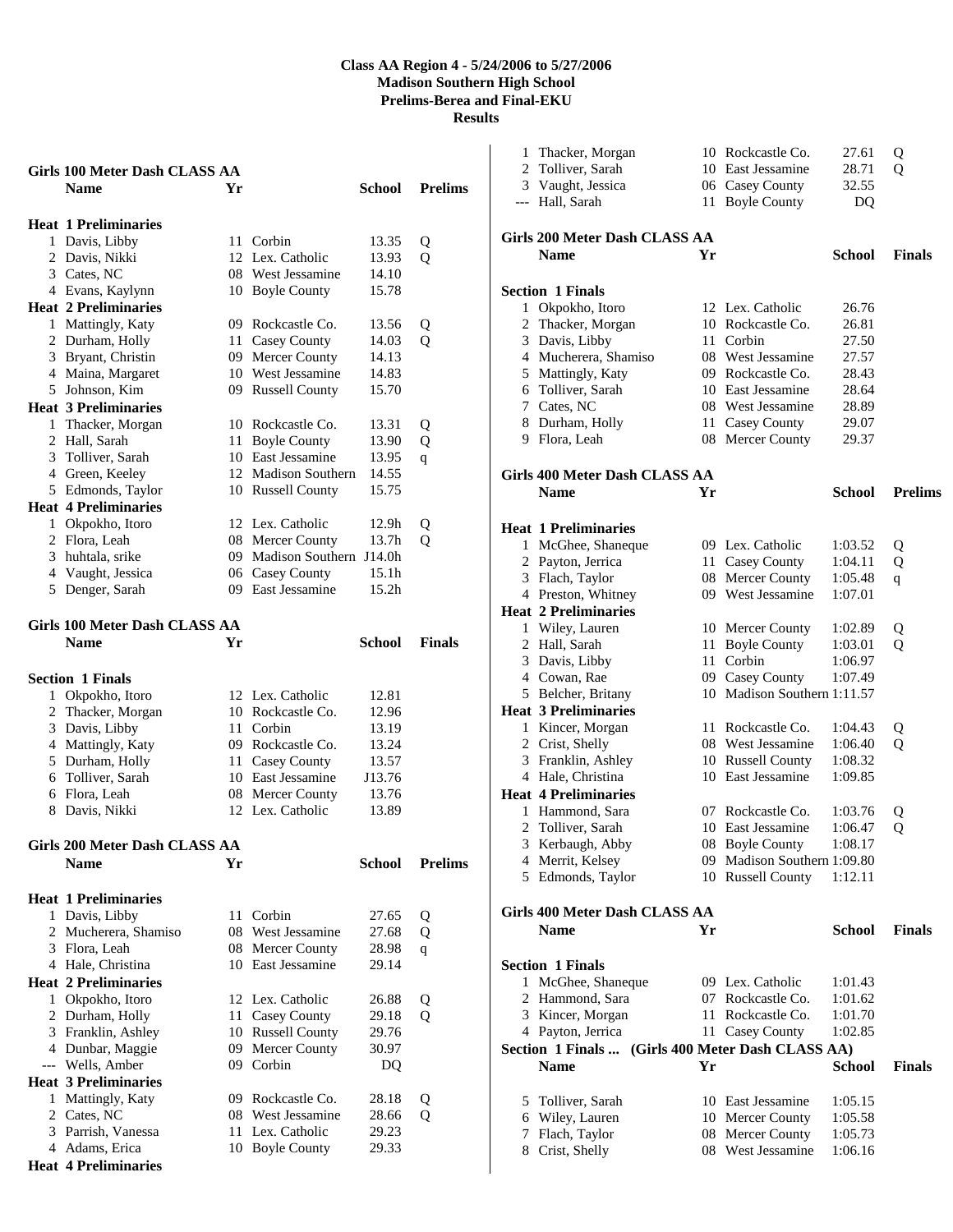|                  | Girls 800 Meter Run CLASS AA<br><b>Name</b> | Yr |                                                  | School        | <b>Finals</b> |
|------------------|---------------------------------------------|----|--------------------------------------------------|---------------|---------------|
|                  |                                             |    |                                                  |               |               |
| <b>Section 1</b> |                                             |    |                                                  |               |               |
|                  | 1 Barbato, Kelsey                           |    | 10 Boyle County                                  | 2:27.58       |               |
| 2                | Wesley, Emily                               |    | 08 Boyle County                                  | 2:29.97       |               |
| 3                | Shearer, Adrianne                           |    | 09 West Jessamine                                | 2:33.98       |               |
|                  | 4 Hayes, Kayla                              |    | 12 Rockcastle Co.                                | 2:35.78       |               |
|                  | 5 Lee, Jenna                                |    | 09 Casey County                                  | 2:36.28       |               |
|                  | 6 Kersey, Mary Taylor                       |    | 09 Lex. Catholic                                 | 2:39.07       |               |
| 7                | King, Kayla                                 |    | 12 West Jessamine                                | 2:43.65       |               |
| 8                | Deaton, Megan                               |    | 12 Lex. Catholic                                 | 2:43.73       |               |
|                  | 9 Crowell, Loran                            |    | 10 Mercer County                                 | 2:45.52       |               |
|                  | 10 Asher, Jessi                             |    | 12 Rockcastle Co.                                | 2:47.58       |               |
| 11               | Champlain, Lindsay                          |    | 09 Corbin                                        | 2:47.74       |               |
| 12               | Campbell, Caitlin                           |    | 09 Mercer County                                 | 2:51.11       |               |
| 13               | Grider, Emily                               |    | 11 Russell County                                | 2:58.89       |               |
|                  | 14 Green, Cassady                           |    | 09 East Jessamine                                | 3:00.30       |               |
|                  | 15 Grider, Suzanne                          |    | 10 Russell County                                | 3:01.90       |               |
|                  |                                             |    |                                                  |               |               |
|                  | Girls 1600 Meter Run CLASS AA               |    |                                                  |               |               |
|                  | <b>Name</b>                                 | Yr |                                                  | School        | <b>Finals</b> |
|                  |                                             |    |                                                  |               |               |
| <b>Section 1</b> |                                             |    |                                                  |               |               |
|                  | 1 Kerbaugh, Abby                            |    | 08 Boyle County                                  | 5:32.63       |               |
| $\overline{c}$   | Hayes, Kayla                                |    | 12 Rockcastle Co.                                | 5:35.15       |               |
| 3                | Deaton, Megan                               |    | 12 Lex. Catholic                                 | 5:37.39       |               |
|                  | 4 Hunter, Michaela                          |    | 05 Rockcastle Co.                                | 5:46.42       |               |
|                  | 5 Shearer, Adrianne                         |    | 09 West Jessamine                                | 5:47.72       |               |
|                  | 6 Boitnott, Lindsay                         |    | 11 Boyle County<br>West Jessamine                | 6:00.62       |               |
| 7                | Hollingshead, Kharri                        | 11 |                                                  | 6:11.04       |               |
| 8                | Griggs, Tiffany                             |    | 12 East Jessamine                                | 6:14.00       |               |
| 9.               | Tyler, Amber                                |    | 09 Mercer County<br>08 Lex. Catholic             | 6:16.97       |               |
| 10<br>11         | Montague, Mary<br>Hollins, Emily            |    | 09 Corbin                                        | 6:17.55       |               |
| 12               |                                             |    |                                                  | 6:20.88       |               |
| 13               | Franklin, Megan<br>Merrit, Kelsey           |    | 11 Russell County<br>09 Madison Southern 6:30.47 | 6:26.48       |               |
|                  | 14 Crowell, Jessica                         |    | 08 Mercer County                                 | 6:43.67       |               |
| 15               | George, Heather                             |    | 09 Russell County                                | 6:49.69       |               |
| 16               | White, Bethany                              | 09 | Corbin                                           | 7:03.29       |               |
| 17               | Winter, Jacqueline                          | 10 | East Jessamine                                   | 7:19.64       |               |
|                  |                                             |    |                                                  |               |               |
|                  | Girls 3200 Meter Run CLASS AA               |    |                                                  |               |               |
|                  | <b>Name</b>                                 | Yr |                                                  | <b>School</b> | <b>Finals</b> |
|                  |                                             |    |                                                  |               |               |
| <b>Section 1</b> |                                             |    |                                                  |               |               |
| 1                | Hunter, Michaela                            | 05 | Rockcastle Co.                                   | 12:45.71      |               |
| 2                | Hayes, Kayla                                |    | 12 Rockcastle Co.                                | 12:58.03      |               |
| 3                | Jameson, Kelly                              |    | 12 Boyle County                                  | 13:09.36      |               |
|                  | 4 Mcletchie, Shawna                         |    | 11 Lex. Catholic                                 | 13:11.33      |               |
| 5                | Bredar, Trish                               |    | 10 Boyle County                                  | 13:38.96      |               |
|                  | 6 Griggs, Tiffany                           |    | 12 East Jessamine                                | 13:41.78      |               |
| 7                | Hollingshead, Kharri                        |    | 11 West Jessamine                                | 13:43.72      |               |
| 8                | Tyler, Amber                                |    | 09 Mercer County                                 | 14:27.21      |               |
| 9                | Hollins, Emily                              |    | 09 Corbin                                        | 14:28.15      |               |
| 10               | Ward, Linsey                                |    | 10 Lex. Catholic                                 | 15:40.27      |               |
|                  |                                             |    |                                                  |               |               |

## **Girls 100 Meter Hurdles CLASS AA Name Yr School Prelims**

# **Heat 1 Preliminaries**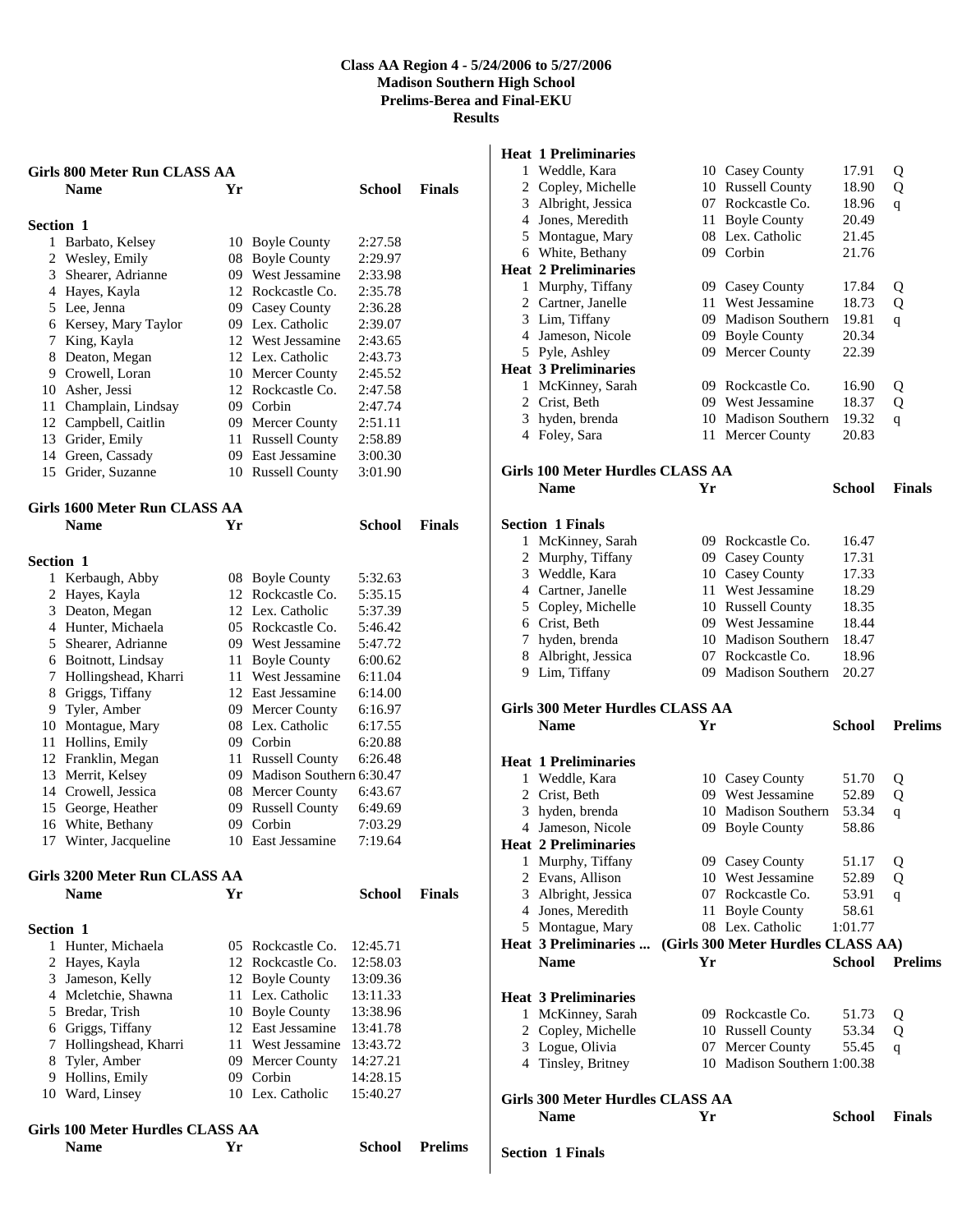| 1 Murphy, Tiffany   | 09 Casey County     | 50.13 |
|---------------------|---------------------|-------|
| 2 Evans, Allison    | 10 West Jessamine   | 50.61 |
| 3 Weddle, Kara      | 10 Casey County     | 51.20 |
| 4 Albright, Jessica | 07 Rockcastle Co.   | 51.44 |
| 5 McKinney, Sarah   | 09 Rockcastle Co.   | 51.49 |
| 6 Copley, Michelle  | 10 Russell County   | 53.38 |
| 7 Logue, Olivia     | 07 Mercer County    | 53.90 |
| 8 Crist, Beth       | 09 West Jessamine   | 54.02 |
| 9 hyden, brenda     | 10 Madison Southern | 54.74 |

## **Girls 4x100 Meter Relay CLASS AA Team Relay Finals**

| <b>Section 1</b>                         |                                                                                               |
|------------------------------------------|-----------------------------------------------------------------------------------------------|
| <b>Rockcastle County</b><br>$\mathbf{1}$ | 52.45                                                                                         |
| 1) Smith, Samantha 08                    | 2) Burdette, Katie 10                                                                         |
| 3) Mattingly, Katy 09                    | 4) Kincer, Morgan 11                                                                          |
|                                          | 52.84                                                                                         |
|                                          | 2) Hillenmeyer, Marth 11                                                                      |
|                                          | 4) Scordo, Katie 12                                                                           |
| 3 West Jessamine                         | 53.37                                                                                         |
| 1) Cates, NC 08                          | 2) Lintemuth, Elle 08                                                                         |
| 3) Hogan, Katie 09                       | 4) Mucherera, Shamiso 08                                                                      |
| 4 Casey County                           | 53.87                                                                                         |
| 1) Payton, Jerrica 11                    | 2) Cowan, Rae 09                                                                              |
| 3) Lee, Jenna 09                         | 4) Durham, Holly 11                                                                           |
| 5 Madison Southern                       | 53.92                                                                                         |
| 1) huhtala, srike 09                     | 2) Green, Keeley 12                                                                           |
| 3) Hogwood, Liz 09                       | 4) Lim, Tiffany 09                                                                            |
| 6 Mercer County                          | 54.70                                                                                         |
|                                          | 2) Bryant, Christin 09                                                                        |
| 3) Dunbar, Maggie 09                     | 4) Flora, Leah 08                                                                             |
| 7 Boyle County                           | 55.89                                                                                         |
| 1) Jameson, Nicole 09                    | 2) Gagle, Morgan 10                                                                           |
| 3) Evans, Kaylynn 10                     | 4) Mills, Erica 09                                                                            |
| 8 Russell County                         | 57.71                                                                                         |
| 1) Burton, Devin 09                      | 2) Edmonds, Taylor 10                                                                         |
| 3) Johnson, Kim 09                       | 4) Grider, Emily 11                                                                           |
|                                          | 2 Lexington Catholic<br>1) Davis, Nikki 12<br>3) Okpokho, Itoro 12<br>1) Campbell, Caitlin 09 |

## **Girls 4x200 Meter Relay CLASS AA Team Relay Finals**

| <b>Rockcastle County</b> | 1:50.74                                                                                                                  |
|--------------------------|--------------------------------------------------------------------------------------------------------------------------|
| 1) Smith, Samantha 08    | 2) Mattingly, Katy 09                                                                                                    |
| 3) Kincer, Morgan 11     | 4) Burdette, Katie 10                                                                                                    |
|                          | 1:51.79                                                                                                                  |
| 1) Payton, Jerrica 11    | 2) Cowan, Rae 09                                                                                                         |
| 3) Lee, Jenna 09         | 4) Durham, Holly 11                                                                                                      |
|                          | 1:52.53                                                                                                                  |
| 1) Cates, NC 08          | 2) Lintemuth, Elle 08                                                                                                    |
| 3) Fain, Robin 10        | 4) Mucherera, Shamiso 08                                                                                                 |
|                          | 1:53.82                                                                                                                  |
| 1) Logue, Olivia 07      | 2) Wiley, Lauren 10                                                                                                      |
| 3) Flora, Leah 08        | 4) Flach, Taylor 08                                                                                                      |
|                          | 1:53.92                                                                                                                  |
| 1) Wesley, Emily 08      | 2) Gagle, Morgan 10                                                                                                      |
| 3) Barbato, Kelsey 10    | 4) Adams, Erica 10                                                                                                       |
|                          | 1:53.95                                                                                                                  |
| 1) Parrish, Vanessa 11   | 2) Green, briana 10                                                                                                      |
| 3) Hillenmeyer, Marth 11 | 4) Scordo, Katie 12                                                                                                      |
|                          | <b>Section 1</b><br>1<br>2 Casey County<br>3 West Jessamine<br>4 Mercer County<br>5 Boyle County<br>6 Lexington Catholic |

| 7 Russell County                                         | 1:56.01                                     |   |
|----------------------------------------------------------|---------------------------------------------|---|
| 1) Copley, Michelle 10                                   | 2) Franklin, Ashley 10                      |   |
| 3) Burton, Devin 09                                      | 4) Grider, Emily 11                         |   |
| 8 Madison Southern                                       | 1:56.31                                     |   |
| 1) hyden, brenda 10                                      | 2) Howell, Shelby 07                        |   |
| 3) huhtala, srike 09                                     | 4) Green, Keeley 12                         |   |
| 9 Corbin                                                 | 1:58.64                                     |   |
| 1) Blanton, Tamara 09                                    | 2) Champlain, Lindsay 09                    |   |
| 3) Grove, Meridith 09                                    | 4) Wells, Amber 09                          |   |
|                                                          |                                             |   |
| Girls 4x400 Meter Relay CLASS AA                         |                                             |   |
| Team                                                     | <b>Prelims</b><br><b>Relay</b>              |   |
|                                                          |                                             |   |
| <b>Heat 1 Preliminaries</b>                              |                                             |   |
| 1 Lexington Catholic                                     | 4:23.77                                     | Q |
|                                                          |                                             |   |
| 1) Kersey, Mary Taylor 09                                | 2) McGhee, Shaneque 09                      |   |
| 3) Scordo, Katie 12                                      | 4) Campbell, Kate 09                        |   |
| 2 Casey County                                           | 4:24.64                                     | Q |
| 1) Weddle, Kara 10                                       | 2) Payton, Jerrica 11                       |   |
| 3) Cowan, Rae 09                                         | 4) Lee, Jenna 09                            |   |
| 3 Boyle County                                           | 4:33.78                                     | Q |
| 1) Adams, Erica 10                                       | 2) Boitnott, Lindsay 11                     |   |
| 3) Barbato, Kelsey 10                                    | 4) Hall, Sarah 11                           |   |
| 4 Mercer County                                          | 4:44.93                                     | Q |
| 1) Bredar, Ansley 09                                     | 2) Wiley, Lauren 10                         |   |
| 3) Flach, Taylor 08                                      | 4) Logue, Olivia 07                         |   |
| 5 Corbin                                                 | 4:57.05                                     |   |
| 1) Champlain, Lindsay 09                                 | 2) Blanton, Tamara 09                       |   |
| 3) Wells, Amber 09                                       | 4) Luther, Whitney 09                       |   |
| <b>Heat 2 Preliminaries</b>                              |                                             |   |
| 1 Rockcastle County                                      | 4:28.71                                     | Q |
| 1) Albright, Jessica 07                                  | 2) Hammond, Sara 07                         |   |
| 3) Asher, Jessi 12                                       | 4) Kincer, Morgan 11                        |   |
| 2 West Jessamine                                         | 4:34.91                                     | Q |
| 1) Crist, Shelly 08                                      | 2) Preston, Whitney 09                      |   |
| 3) Evans, Allison 10                                     | 4) Shearer, Adrianne 09                     |   |
| 3 Madison Southern                                       | 4:42.89                                     | Q |
| 1) Belcher, Britany 10                                   | 2) Merrit, Kelsey 09                        |   |
| 3) Tinsley, Britney 10                                   | 4) Hogwood, Liz 09                          |   |
| Heat 2 Preliminaries  (Girls 4x400 Meter Relay CLASS AA) |                                             |   |
| <b>Team</b>                                              | <b>Prelims</b><br>Relay                     |   |
|                                                          |                                             |   |
| 4 Russell County                                         | 4:48.85                                     | Q |
| 1) Burton, Devin 09                                      | 2) Copley, Michelle 10                      |   |
| 3) Franklin, Ashley 10                                   | 4) Franklin, Megan 11                       |   |
| 5 East Jessamine                                         | 4:53.66                                     | q |
| 1) Griggs, Tiffany 12                                    | 2) Hale, Christina 10                       |   |
| 3) Tolliver, Sarah 10                                    | 4) Winter, Jacqueline 10                    |   |
|                                                          |                                             |   |
| Girls 4x400 Meter Relay CLASS AA                         |                                             |   |
| Team                                                     | Finals<br>Relay                             |   |
|                                                          |                                             |   |
| <b>Section 1 Finals</b>                                  |                                             |   |
| 1 Rockcastle County                                      | 4:17.14                                     |   |
| 1) Albright, Jessica 07                                  |                                             |   |
| 3) Asher, Jessi 12                                       | 2) Hammond, Sara 07<br>4) Kincer, Morgan 11 |   |
|                                                          | 4:17.82                                     |   |
| 2 Boyle County                                           |                                             |   |
| 1) Adams, Erica 10                                       | 2) Boitnott, Lindsay 11                     |   |
| 3) Barbato, Kelsey 10                                    | 4) Wesley, Emily 08                         |   |
| 3 Casey County                                           | 4:22.01                                     |   |
| 1) Weddle, Kara 10                                       | 2) Payton, Jerrica 11                       |   |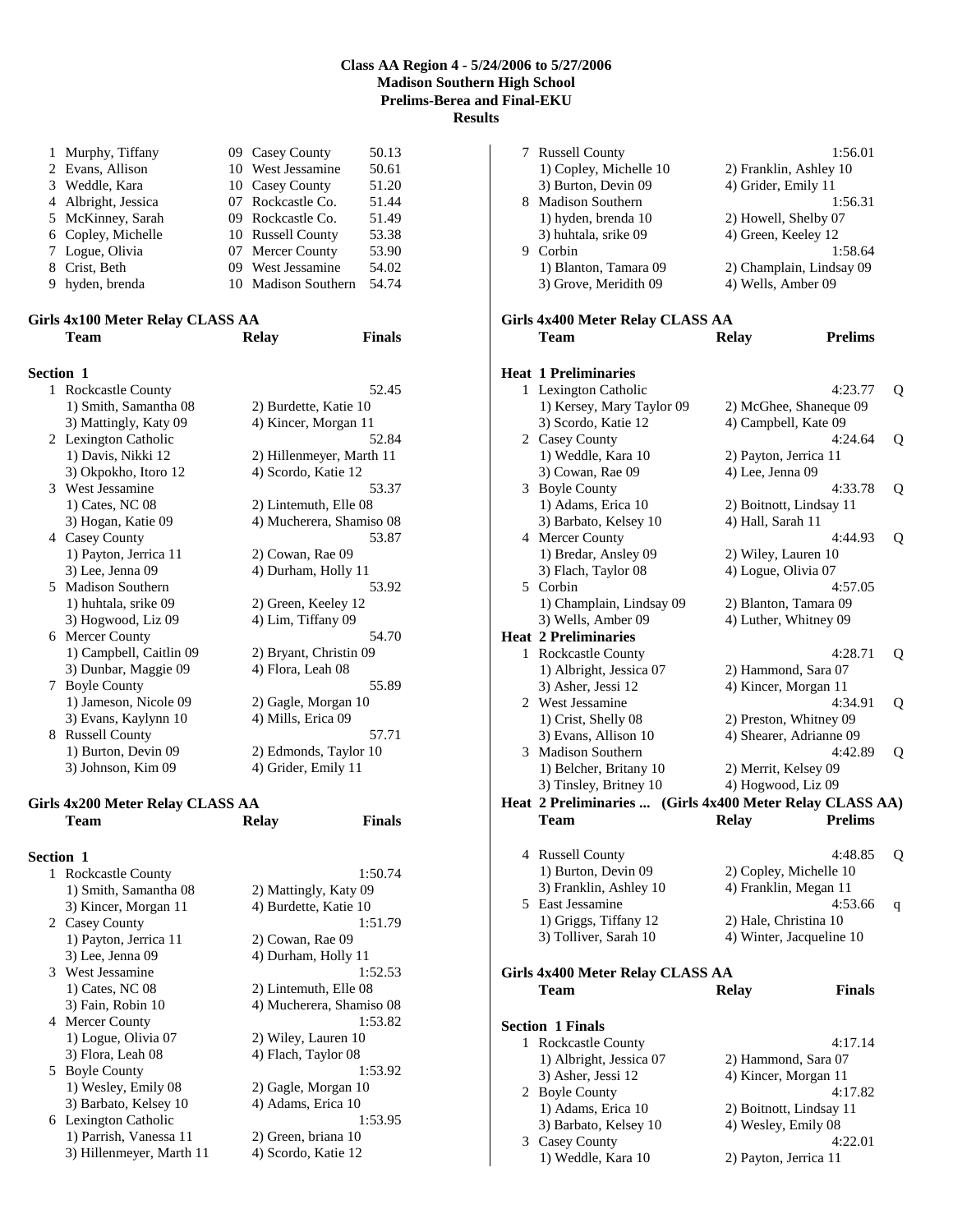3) Cowan, Rae 09 4) Lee, Jenna 09 4 Lexington Catholic 4:22.05 1) Kersey, Mary Taylor 09 2) McGhee, Shaneque 09 3) Scordo, Katie 12 4) Campbell, Kate 09 5 West Jessamine 4:25.57 1) Crist, Shelly 08 2) Preston, Whitney 09 3) Evans, Allison 10 4) Shearer, Adrianne 09 6 Mercer County 4:30.88 1) Bredar, Ansley 09 2) Wiley, Lauren 10<br>3) Flach, Taylor 08 4) Logue, Olivia 07 7 Russell County<br>1) Burton, Devin 09 1) Burton, Devin 09 2) Copley, Michelle 10<br>3) Franklin, Ashley 10 4) Franklin, Megan 11 8 Madison Southern 4:50.08 1) Belcher, Britany 10 2) Merrit, Kelsey 09 3) Tinsley, Britney 10 4) Hogwood, Liz 09 9 East Jessamine 4:56.30 1) Griggs, Tiffany 12 2) Hale, Christina 10 3) Tolliver, Sarah 10 4) Winter, Jacqueline 10

4) Logue, Olivia 07<br>4:36.79

4) Franklin, Megan 11

#### **Girls 4x800 Meter Relay CLASS AA Team Relay Finals**

| Section 1 |                                     |    |                         |                |
|-----------|-------------------------------------|----|-------------------------|----------------|
|           | 1 Boyle County                      |    | 10:16.53                |                |
|           | 1) Jameson, Kelly 12                |    | 2) Wesley, Emily 08     |                |
|           | 3) Boitnott, Lindsay 11             |    | 4) Barbato, Kelsey 10   |                |
|           | 2 West Jessamine                    |    | 10:30.02                |                |
|           | 1) King, Kayla 12                   |    | 2) Cessna, Laura 09     |                |
|           | 3) Hollingshead, Kharri 11          |    | 4) Shearer, Adrianne 09 |                |
|           | 3 Rockcastle County                 |    | 10:47.82                |                |
|           | 1) Asher, Jessi 12                  |    | 2) Hunter, Michaela 05  |                |
|           | 3) Hammond, Sara 07                 |    | 4) Hayes, Kayla 12      |                |
|           | 4 Lexington Catholic                |    | 10:59.93                |                |
|           | 1) Greb, Jennifer 09                |    | 2) Mcletchie, Shawna 11 |                |
|           | 3) Ward, Linsey 10                  |    | 4) Campbell, Kate 09    |                |
|           | 5 Mercer County                     |    | 11:23.26                |                |
|           | 1) Bredar, Ansley 09                |    | 2) Crowell, Jessica 08  |                |
|           | 3) Tyler, Amber 09                  |    | 4) Crowell, Loran 10    |                |
|           | 6 Corbin                            |    | 11:35.44                |                |
|           | 1) Champlain, Lindsay 09            |    | 2) Hollins, Emily 09    |                |
|           | 3) Luther, Whitney 09               |    | 4) White, Bethany 09    |                |
|           | 7 Russell County                    |    | 11:45.62                |                |
|           | 1) Ciccarelli, Heidi 09             |    | 2) Franklin, Megan 11   |                |
|           | 3) Grider, Emily 11                 |    | 4) Grider, Suzanne 10   |                |
|           | 8 Casey County                      |    | 12:05.92                |                |
|           | 1) Phillippe, Callie 10             |    | 2) Warner, Breanna 08   |                |
|           | 3) Tarter, Kirsten 08               |    | 4) Rayburn, Megan 08    |                |
|           | <b>Boys 100 Meter Dash CLASS AA</b> |    |                         |                |
|           | <b>Name</b>                         | Yr | School                  | <b>Prelims</b> |
|           | <b>Heat 1 Preliminaries</b>         |    |                         |                |
|           |                                     |    |                         |                |

| 1 Tamme, Seth               | 12 Boyle County     | 11.67 | Ő |
|-----------------------------|---------------------|-------|---|
| 2 Marrapodi, Richard        | 11 Casey County     | 11.98 | Ő |
| 3 Coker, Eric               | 12 West Jessamine   | 12.25 | q |
| 4 Litherland, Tom           | 10 Mercer County    | 12.31 | q |
|                             |                     |       |   |
| <b>Heat 2 Preliminaries</b> |                     |       |   |
| 1 Wilson, Oba               | 09 Lex. Catholic    | 11.87 | Ő |
| 2 Alcorn, Zack              | 10 Boyle County     | 12.27 |   |
| 3 Thomas, Daron             | 10 Madison Southern | 12.57 |   |

|              | 4 Moore, Micah                        |     | 12 East Jessamine                     | 12.66           |                     |
|--------------|---------------------------------------|-----|---------------------------------------|-----------------|---------------------|
|              | 5 Theodore, Matthew                   |     | 09 Corbin                             | 13.09           |                     |
|              | <b>Heat 3 Preliminaries</b>           |     |                                       |                 |                     |
|              | 1 Walker, Donald                      |     | 11 Mercer County                      | 11.54           | Q                   |
|              | 2 Burbridge, Tristian                 | 11  | West Jessamine                        | 12.01           | Q                   |
|              | 3 Campos, Don                         |     | 10 Madison Southern                   | 12.10           | q                   |
|              | 4 Luttrell, Greg                      |     | 11 Casey County                       | 12.64           |                     |
|              | 5 Blair, Josh                         |     | 12 Rockcastle Co.                     | 12.69           |                     |
|              |                                       |     |                                       |                 |                     |
|              |                                       |     |                                       |                 |                     |
|              | <b>Boys 100 Meter Dash CLASS AA</b>   |     |                                       |                 |                     |
|              | <b>Name</b>                           | Yr  |                                       | School          | <b>Finals</b>       |
|              |                                       |     |                                       |                 |                     |
|              | <b>Section 1 Finals</b>               |     |                                       |                 |                     |
|              | 1 Walker, Donald                      |     | 11 Mercer County                      | 11.28           |                     |
|              | 2 Tamme, Seth                         |     | 12 Boyle County                       | 11.42           |                     |
|              | 3 Burbridge, Tristian                 |     | 11 West Jessamine                     | 11.53           |                     |
|              | 4 Wilson, Oba                         |     | 09 Lex. Catholic                      | 11.65           |                     |
|              | 5 Marrapodi, Richard                  |     | 11 Casey County                       | 11.78           |                     |
|              | 6 Alcorn, Zack                        |     | 10 Boyle County                       | 11.82           |                     |
|              | 7 Campos, Don                         |     | 10 Madison Southern                   | 11.97           |                     |
|              | 8 Litherland, Tom                     |     | 10 Mercer County                      | 12.02           |                     |
|              | 9 Coker, Eric                         |     | 12 West Jessamine                     | 12.07           |                     |
|              |                                       |     |                                       |                 |                     |
|              | <b>Boys 200 Meter Dash CLASS AA</b>   |     |                                       |                 |                     |
|              | <b>Name</b>                           | Yr  |                                       | <b>School</b>   | <b>Prelims</b>      |
|              |                                       |     |                                       |                 |                     |
|              | <b>Heat 1 Preliminaries</b>           |     |                                       |                 |                     |
|              | 1 Cowan, Dustin                       |     | 12 Lex. Catholic                      | 23.96           |                     |
|              |                                       |     | 10 Madison Southern                   | 24.71           | Q<br>$\overline{O}$ |
|              | 2 Campos, Don<br>3 Freitas, Jarrod    |     | 11 West Jessamine                     | 25.00           |                     |
|              |                                       |     | 10 East Jessamine                     |                 |                     |
|              |                                       |     |                                       |                 |                     |
|              | --- Whitley, Matt                     |     |                                       | DQ              |                     |
|              | <b>Heat 2 Preliminaries </b>          |     | (Boys 200 Meter Dash CLASS AA)        |                 |                     |
|              | <b>Name</b>                           | Yr  |                                       | School          | <b>Prelims</b>      |
|              |                                       |     |                                       |                 |                     |
|              | <b>Heat 2 Preliminaries</b>           |     |                                       |                 |                     |
|              | 1 Lafavers, Justin                    |     | 11 Russell County                     | 23.42           | Q                   |
|              | 2 Litherland, Tom                     |     | 10 Mercer County                      | 24.60           | Q                   |
|              | 3 Alcorn, Zack                        |     | 10 Boyle County                       | 24.97           |                     |
|              | --- Thomas, Daron                     |     | 10 Madison Southern                   | DQ              |                     |
|              | <b>Heat 3 Preliminaries</b>           |     |                                       |                 |                     |
| $\mathbf{1}$ | Walker, Donald                        |     | 11 Mercer County                      | 23.95           | Q                   |
|              | 2 Quintana, Ashton                    | 12  | West Jessamine                        | 25.00           | Q                   |
|              | 3 Irvin, Mat                          | 11  | Casey County                          | 25.51           |                     |
|              | 4 MacShara, Reese                     | 08  | <b>Boyle County</b>                   | 26.34           |                     |
|              | --- McPheron, Jake                    |     | 09 Corbin                             | DQ              |                     |
|              | <b>Heat 4 Preliminaries</b>           |     |                                       |                 |                     |
|              | 1 Wilson, Oba                         |     | 09 Lex. Catholic                      | 23.77           | Q                   |
|              |                                       | 11  | Casey County                          | 24.41           |                     |
|              | 2 Marrapodi, Richard<br>3 Bunch, John | 11  | Corbin                                | 24.51           | Q                   |
|              |                                       |     | 12 East Jessamine                     |                 | q                   |
|              | 4 Moore, Micah<br>5 Blair, Josh       |     | 12 Rockcastle Co.                     | 25.31<br>25.98  |                     |
|              |                                       |     |                                       |                 |                     |
|              |                                       |     |                                       |                 |                     |
|              | <b>Boys 200 Meter Dash CLASS AA</b>   |     |                                       |                 |                     |
|              | Name                                  | Yr  |                                       | <b>School</b>   | <b>Finals</b>       |
|              |                                       |     |                                       |                 |                     |
|              | <b>Section 1 Finals</b>               |     |                                       |                 |                     |
|              | 1 Lafavers, Justin                    | 11  | <b>Russell County</b>                 | 23.39           |                     |
|              | 2 Wilson, Oba                         | 09. | Lex. Catholic                         | 23.47           |                     |
|              | 2 Cowan, Dustin<br>4 Quintana, Ashton |     | 12 Lex. Catholic<br>12 West Jessamine | J23.47<br>24.10 |                     |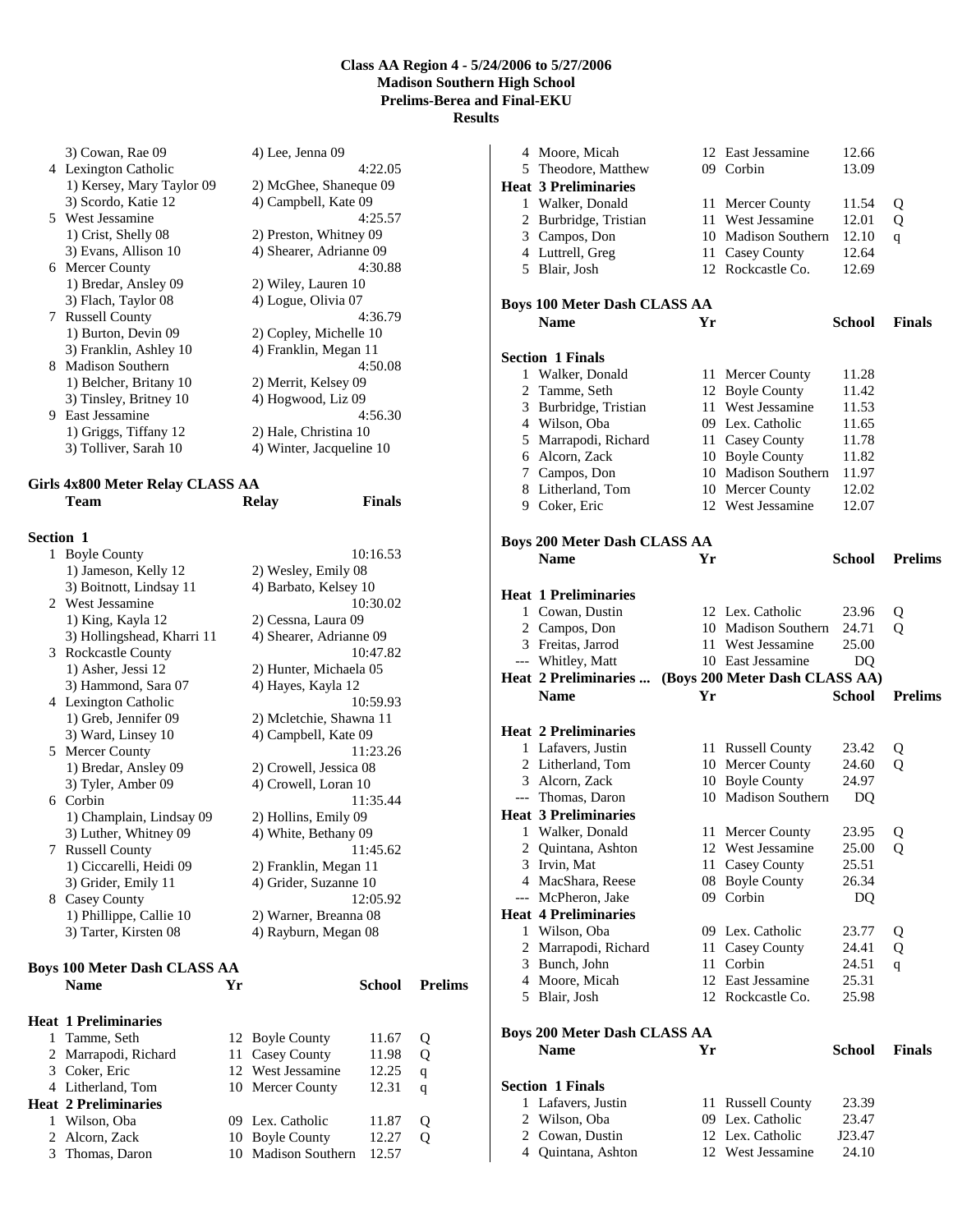|           | 5 Marrapodi, Richard                |    | 11 Casey County               | 24.26              |                |                  | 15 Aube, Sergei                           |    | 09 Casey County                      | 2:30.74       |                |
|-----------|-------------------------------------|----|-------------------------------|--------------------|----------------|------------------|-------------------------------------------|----|--------------------------------------|---------------|----------------|
|           | 6 Bunch, John                       |    | 11 Corbin                     | 24.42              |                |                  |                                           |    |                                      |               |                |
|           | 7 Litherland, Tom                   |    | 10 Mercer County              | 24.55              |                |                  | <b>Boys 1600 Meter Run CLASS AA</b>       |    |                                      |               |                |
|           | 8 Campos, Don                       |    | 10 Madison Southern           | 24.81              |                |                  | <b>Name</b>                               | Yr |                                      | <b>School</b> | <b>Finals</b>  |
|           | <b>Boys 400 Meter Dash CLASS AA</b> |    |                               |                    |                | <b>Section 1</b> |                                           |    |                                      |               |                |
|           | Name                                | Yr |                               | School             | <b>Prelims</b> |                  | 1 Stratford, Forrest                      |    | 11 West Jessamine                    | 4:29.61       |                |
|           |                                     |    |                               |                    |                |                  | 2 Liversedge, Nathan                      |    | 11 West Jessamine                    | 4:30.43       |                |
|           | <b>Heat 1 Preliminaries</b>         |    |                               |                    |                |                  | 3 Canary, Thomas                          |    | 09 Lex. Catholic                     | 4:33.57       |                |
|           | 1 Orme, Bryan                       |    | 12 West Jessamine             | 52.88              | Q              |                  | 4 Morgan, Sam                             | 11 | <b>Boyle County</b>                  | 4:36.01       |                |
|           | 2 Pierce, Jordan                    |    | 12 Russell County             | 54.42              | Q              |                  | 5 Anderson, John                          |    | 10 Boyle County                      | 4:59.52       |                |
|           | 3 Westlund, Chris                   |    | 12 Lex. Catholic              | 59.90              |                | 6                | Uchida, Keita                             |    | 11 Mercer County                     | 4:59.88       |                |
|           | 4 Blair, Josh                       |    | 12 Rockcastle Co.             | 1:00.17            |                |                  | 7 Fernandez, Joe                          |    | 10 Lex. Catholic                     | 5:01.55       |                |
|           | <b>Heat 2 Preliminaries</b>         |    |                               |                    |                | 8                | Mangum, Jim Bob                           |    | 10 Mercer County                     | 5:16.15       |                |
|           | 1 Martin, Mark                      |    | 12 West Jessamine             | 52.89              | Q              |                  | 9 Reese, John                             |    | 12 Madison Southern 5:21.80          |               |                |
|           | 2 Hale, Jonathan                    |    | 12 East Jessamine             | 53.91              | $\mathbf Q$    |                  | 10 Weddle, Nolan                          |    | 08 Casey County                      | 5:26.84       |                |
|           | 3 Letton, William                   |    | 09 Lex. Catholic              | 58.55              |                | 11               | Aube, Sergei                              | 09 | Casey County                         | 5:30.82       |                |
|           | 4 Randolph, Andrew                  |    | 07 Casey County               | 1:04.24            |                | 12               | Denger, Charlie                           | 11 | East Jessamine                       | 5:35.25       |                |
|           | <b>Heat 3 Preliminaries</b>         |    |                               |                    |                |                  | 13 Corbin, Jason                          |    | 11 Russell County                    | 6:00.43       |                |
|           | 1 Rice, Alex                        |    | 12 Boyle County               | 55.99              | Q              |                  | 14 Ellis, Blake                           |    | 04 Russell County                    | 6:06.33       |                |
|           | 2 McPheron, Jake                    |    | 09 Corbin                     | 57.80              | Q              |                  |                                           |    |                                      |               |                |
|           | 3 Underwood, Wes                    |    | 10 Mercer County              | 1:03.72            |                |                  | <b>Boys 3200 Meter Run CLASS AA</b>       |    |                                      |               |                |
|           | --- Whitley, Matt                   |    | 10 East Jessamine             | DQ                 |                |                  |                                           |    |                                      |               |                |
|           | <b>Heat 4 Preliminaries</b>         |    |                               |                    |                |                  | <b>Name</b>                               | Yr |                                      | <b>School</b> | <b>Finals</b>  |
|           |                                     |    |                               |                    |                |                  |                                           |    |                                      |               |                |
|           | 1 Lafavers, Justin                  |    | 11 Russell County             | 53.60              | Q              | Section 1        |                                           |    |                                      |               |                |
|           | 2 Arnold, Blake                     | 11 | Mercer County                 | 54.29              | Q              |                  | 1 Morgan, Sam                             |    | 11 Boyle County                      | 10:38.72      |                |
|           | 3 Kirk, Derek                       | 11 | <b>Boyle County</b><br>Corbin | 55.76              | q              |                  | Section 1  (Boys 3200 Meter Run CLASS AA) |    |                                      |               |                |
|           | 4 Alaniz, Silvestre                 | 11 |                               | 59.92              |                |                  | Name                                      | Yr |                                      | <b>School</b> | <b>Finals</b>  |
|           | 5 Buis, Bryan                       |    | 12 Casey County               | 1:02.47            |                |                  |                                           |    |                                      |               |                |
|           |                                     |    |                               |                    |                |                  | 2 White, Ben                              |    | 12 Corbin                            | 10:46.80      |                |
|           | <b>Boys 400 Meter Dash CLASS AA</b> |    |                               |                    |                | 3                | Stratford, Will                           | 09 | West Jessamine 10:51.84              |               |                |
|           | <b>Name</b>                         | Yr |                               | <b>School</b>      | <b>Finals</b>  | 4                | Shearer, Nate                             |    | 11 Madison Southern11:04.04          |               |                |
|           |                                     |    |                               |                    |                |                  | 5 Anderson, John                          |    | 10 Boyle County                      | 11:29.36      |                |
|           | <b>Section 1 Finals</b>             |    |                               |                    |                | 6                | Mangum, Jim Bob                           |    | 10 Mercer County                     | 11:32.96      |                |
|           | 1 Orme, Bryan                       |    | 12 West Jessamine             | 51.31              |                | 7                | Jackson, Hagen                            |    | 10 Mercer County                     | 11:35.46      |                |
|           | 2 Lafavers, Justin                  |    | 11 Russell County             | 52.06              |                | 8                | Fernandez, Joe                            |    | 10 Lex. Catholic                     | 11:42.59      |                |
|           | 3 Hale, Jonathan                    |    | 12 East Jessamine             | 53.07              |                |                  | 9 Horrall, Logan                          |    | 09 Lex. Catholic                     | 11:58.07      |                |
|           | 4 Pierce, Jordan                    |    | 12 Russell County             | 53.71              |                |                  | 10 Weddle, Nolan                          |    | 08 Casey County                      | 12:19.25      |                |
|           | 5 Rice, Alex                        |    | 12 Boyle County               | 53.95              |                | 11               | Griggs, James                             | 09 | East Jessamine                       | 12:30.11      |                |
|           | 6 Kirk, Derek                       |    | 11 Boyle County               | 54.64              |                | 12               | Smiddy, Odie                              | 09 | Corbin                               | 12:43.67      |                |
|           | 7 McPheron, Jake                    |    | 09 Corbin                     | 55.86              |                |                  | 13 Zabilka, Nick                          |    | 09 East Jessamine                    | 12:51.35      |                |
| 8         | Martin, Mark                        | 12 | West Jessamine                | 1:05.14            |                |                  |                                           |    |                                      |               |                |
|           |                                     |    |                               |                    |                |                  | <b>Boys 110 Meter Hurdles CLASS AA</b>    |    |                                      |               |                |
|           | <b>Boys 800 Meter Run CLASS AA</b>  |    |                               |                    |                |                  | <b>Name</b>                               | Yr |                                      | <b>School</b> | <b>Prelims</b> |
|           | <b>Name</b>                         | Yr |                               | School             | <b>Finals</b>  |                  |                                           |    |                                      |               |                |
|           |                                     |    |                               |                    |                |                  | <b>Heat 1 Preliminaries</b>               |    |                                      |               |                |
| Section 1 |                                     |    |                               |                    |                |                  |                                           |    | 11 Mercer County                     |               |                |
|           | 1 Stratford, Forrest                |    | 11 West Jessamine             | 2:05.85            |                |                  | 1 McMaine, John<br>2 Martin, Heath        |    |                                      | 15.99         | Q              |
|           | 2 Liversedge, Nathan                | 11 | West Jessamine                | 2:06.36            |                |                  |                                           |    | 11 Boyle County<br>09 West Jessamine | 16.74         | Q              |
|           |                                     |    |                               |                    |                | 3                | Crist, Heath                              |    |                                      | 17.79         | q              |
|           | 3 Arnold, Blake<br>4 Roberts, Clint | 11 | Mercer County                 | 2:08.14            |                |                  | 4 French, Richie                          |    | 10 Russell County                    | 19.77         |                |
|           |                                     | 12 | Lex. Catholic<br>Corbin       | 2:09.14<br>2:10.61 |                |                  | <b>Heat 2 Preliminaries</b>               |    |                                      |               |                |
|           | 5 Clouse, Nathaniel                 | 11 |                               |                    |                |                  | 1 Abney, Michael                          |    | 12 Madison Southern                  | 17.04         | Q              |
|           | 6 Bishop, Donnie                    | 10 | Madison Southern 2:11.22      |                    |                |                  | 2 Olson, Todd                             |    | 11 Corbin                            | 17.37         | Q              |
|           | 7 Sexton, Aaron                     |    | 12 Madison Southern 2:14.06   |                    |                | 3                | Moore, Micah                              | 12 | East Jessamine                       | 17.73         | q              |
|           | 8 Canary, Thomas                    | 09 | Lex. Catholic                 | 2:14.94            |                |                  | 4 Smith, Dustin                           |    | 07 Rockcastle Co.                    | 21.49         |                |
|           | 9 Uchida, Keita                     | 11 | Mercer County                 | 2:16.30            |                |                  | <b>Heat 3 Preliminaries</b>               |    |                                      |               |                |
|           | 10 Meece, Landon                    | 09 | <b>Russell County</b>         | 2:16.33            |                |                  | 1 Crist, Jason                            |    | 12 West Jessamine                    | 16.34         | Q              |
|           | 11 Crowe, Jonathan                  |    | 12 Boyle County               | 2:17.20            |                |                  | 2 Robinson, Ty                            |    | 11 Madison Southern                  | 17.10         | Q              |
|           | 12 Wagner, Alex                     | 12 | <b>Boyle County</b>           | 2:17.56            |                | 3                | Roth, Jed                                 | 12 | <b>Boyle County</b>                  | 18.48         | q              |
|           | 13 Valenta, Jordan                  | 10 | East Jessamine                | 2:18.80            |                | 4                | Carnes, Chase                             | 09 | <b>Russell County</b>                | 21.33         |                |
|           | 14 Wright, Spencer                  |    | 08 Casey County               | 2:19.31            |                |                  | 5 Nies, Joey                              |    | 11 Corbin                            | 22.93         |                |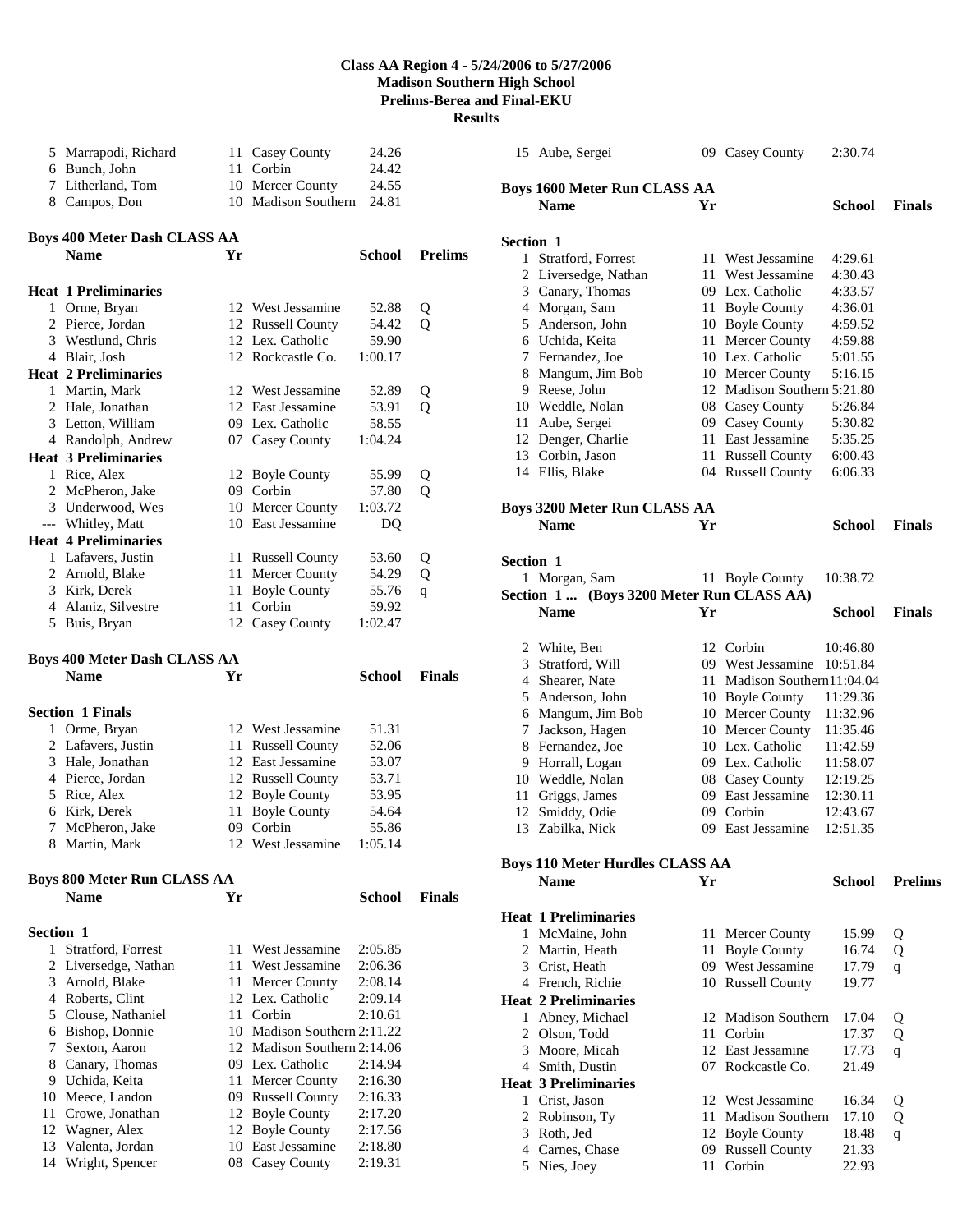|                                        | <b>Boys 110 Meter Hurdles CLASS AA</b>                |      |                                    |               |                |
|----------------------------------------|-------------------------------------------------------|------|------------------------------------|---------------|----------------|
|                                        | <b>Name</b>                                           | Yr   |                                    | School        | <b>Finals</b>  |
|                                        |                                                       |      |                                    |               |                |
|                                        | <b>Section 1 Finals</b><br>1 McMaine, John            |      |                                    | 15.86         |                |
|                                        | 2 Crist, Jason                                        | 11   | Mercer County<br>12 West Jessamine | 15.88         |                |
|                                        | 3 Abney, Michael                                      |      | 12 Madison Southern                | 16.04         |                |
|                                        | 4 Robinson, Ty                                        |      | 11 Madison Southern                | 16.71         |                |
|                                        | 5 Crist, Heath                                        |      | 09 West Jessamine                  | 17.28         |                |
|                                        | 6 Olson, Todd                                         |      | 11 Corbin                          | 17.30         |                |
|                                        | 7 Moore, Micah                                        |      | 12 East Jessamine                  | 17.44         |                |
|                                        | 8 Martin, Heath                                       |      | 11 Boyle County                    | 17.48         |                |
|                                        | 9 Roth, Jed                                           |      | 12 Boyle County                    | 18.28         |                |
|                                        |                                                       |      |                                    |               |                |
|                                        | <b>Boys 300 Meter Hurdles CLASS AA</b><br><b>Name</b> | Yr   |                                    | School        | <b>Prelims</b> |
|                                        |                                                       |      |                                    |               |                |
|                                        | <b>Heat 1 Preliminaries</b>                           |      |                                    |               |                |
|                                        | 1 Robinson, Ty                                        |      | 11 Madison Southern                | 44.82         | Q              |
|                                        | 2 Martin, Heath                                       |      | 11 Boyle County                    | 46.06         | Q              |
|                                        | 3 Deaton, Kevin                                       |      | 12 East Jessamine                  | 47.72         | q              |
|                                        | 4 Bunch, John                                         |      | 11 Corbin                          | 48.32         |                |
|                                        | <b>Heat 2 Preliminaries</b>                           |      |                                    |               |                |
|                                        | 1 McMaine, John                                       |      | 11 Mercer County                   | 42.77         | Q              |
|                                        | 2 Olson, Todd                                         |      | 11 Corbin                          | 44.88         | Q              |
|                                        | 3 Burbridge, Tristian                                 |      | 11 West Jessamine                  | 46.07         | $\mathsf{q}$   |
|                                        | 4 Smith, Dustin                                       |      | 07 Rockcastle Co.                  | 52.99         |                |
|                                        | <b>Heat 3 Preliminaries</b>                           |      |                                    |               |                |
|                                        | 1 Crist, Jason                                        |      | 12 West Jessamine                  | 44.75         | Q              |
|                                        | 2 Ledbetter, Ryan                                     | 11 - | <b>Madison Southern</b>            | 46.76         | Q              |
|                                        | 3 Roth, Jed                                           |      | 12 Boyle County                    | 46.88         | q              |
|                                        | 4 French, Richie                                      |      | 10 Russell County                  | 50.39         |                |
|                                        | 5 Moore, Jonathan                                     |      | 09 Mercer County                   | 53.03         |                |
|                                        | <b>Boys 300 Meter Hurdles CLASS AA</b>                |      |                                    |               |                |
|                                        | <b>Name</b>                                           | Yr   |                                    | School        | <b>Finals</b>  |
|                                        |                                                       |      |                                    |               |                |
|                                        | <b>Section 1 Finals</b>                               |      |                                    |               |                |
| 1                                      | Robinson, Ty                                          | 11   | <b>Madison Southern</b>            | 41.80         |                |
|                                        | 2 Olson, Todd                                         |      | 11 Corbin                          | 42.07         |                |
|                                        | 3 Crist, Jason                                        |      | 12 West Jessamine                  | 42.68         |                |
|                                        | 4 McMaine, John                                       | 11.  | Mercer County                      | 43.07         |                |
|                                        | 5 Martin, Heath                                       | 11   | <b>Boyle County</b>                | 44.45         |                |
|                                        | 6 Ledbetter, Ryan                                     | 11   | Madison Southern                   | 46.64         |                |
|                                        | 7 Burbridge, Tristian                                 | 11-  | West Jessamine                     | 47.66         |                |
|                                        | 8 Roth, Jed                                           |      | 12 Boyle County                    | 48.16         |                |
|                                        | 9 Deaton, Kevin                                       |      | 12 East Jessamine                  | 49.54         |                |
| <b>Boys 4x100 Meter Relay CLASS AA</b> |                                                       |      |                                    |               |                |
|                                        | Team                                                  |      | <b>Relay</b>                       | <b>Finals</b> |                |
|                                        |                                                       |      |                                    |               |                |
| Section 1                              | 1 West Jessamine                                      |      |                                    | 45.60         |                |
|                                        | 1) Darby, Eli 12                                      |      | 2) Johnson, Brian 12               |               |                |
|                                        | 3) Freitas, Jarrod 11                                 |      | 4) Burbridge, Tristian 11          |               |                |
|                                        | 2 Lexington Catholic                                  |      |                                    | 45.74         |                |
|                                        | 1) Cowan, Dustin 12                                   |      | 2) Israel, Shane 10                |               |                |
|                                        | 3) LaPrelle, Clark 10                                 |      | 4) Wilson, Oba 09                  |               |                |
|                                        | 3 Boyle County                                        |      |                                    | 45.77         |                |

|                  | 1) Alcorn, Zack 10                           | 2) Miller, Josh 11        |               |
|------------------|----------------------------------------------|---------------------------|---------------|
|                  | 3) Winchester, Cameron 09                    | 4) Tamme, Seth 12         |               |
|                  | 4 Mercer County                              |                           | 46.13         |
|                  | 1) Scheller, Brandon 12                      | 2) Litherland, Tom 10     |               |
|                  | 3) McCloud, Matthew 09                       | 4) Walker, Donald 11      |               |
|                  | 5 Casey County                               |                           | 46.23         |
|                  | 1) Irvin, Mat 11                             | 2) Wilkinson, Chris 11    |               |
|                  | 3) Luttrell, Greg 11                         | 4) Marrapodi, Richard 11  |               |
|                  | 6 Madison Southern                           |                           | 46.30         |
|                  | 1) Baker, Brandon 11                         | 2) Campos, Don 10         |               |
|                  |                                              | 4) Thomas, Daron 10       |               |
|                  | 3) Obergfel, Brad 12                         |                           |               |
|                  |                                              |                           |               |
|                  | <b>Boys 4x200 Meter Relay CLASS AA</b>       |                           |               |
|                  | Team                                         | <b>Relay</b>              | <b>Finals</b> |
|                  |                                              |                           |               |
| <b>Section 1</b> |                                              |                           |               |
|                  | 1 Boyle County                               |                           | 1:34.64       |
|                  | 1) Alcorn, Zack 10                           | 2) Winchester, Cameron 09 |               |
|                  | 3) Miller, Josh 11                           | 4) Tamme, Seth 12         |               |
|                  | Section 1  (Boys 4x200 Meter Relay CLASS AA) |                           |               |
|                  | Team                                         | <b>Relay</b>              | <b>Finals</b> |
|                  |                                              |                           |               |
|                  | 2 West Jessamine                             |                           | 1:35.62       |
|                  | 1) Darby, Eli 12                             | 2) Ouintana, Ashton 12    |               |
|                  | 3) Orme, Bryan 12                            | 4) Martin, Mark 12        |               |
|                  | 3 Mercer County                              |                           | 1:36.72       |
|                  | 1) Scheller, Brandon 12                      | 2) McCloud, Matthew 09    |               |
|                  |                                              |                           |               |
|                  | 3) Walker, Donald 11                         | 4) McMaine, John 11       |               |
|                  | 4 Casey County                               |                           | 1:37.45       |
|                  | 1) Baldock, Brad 12                          | 2) Wilkinson, Chris 11    |               |
|                  | 3) Irvin, Mat 11                             | 4) Marrapodi, Richard 11  |               |
|                  | 5 Russell County                             |                           | 1:37.49       |
|                  | 1) Lafavers, Justin 11                       | 2) Pierce, Jordan 12      |               |
|                  | 3) Taylor, Tra 07                            | 4) Withers, Chris 09      |               |
|                  | 6 Lexington Catholic                         |                           | 1:38.34       |
|                  | 1) LaPrelle, Clark 10                        | 2) Wilson, Willie 12      |               |
|                  | 3) Vasilko, Kyle 09                          | 4) Green, Arian 12        |               |
|                  | 7 Corbin                                     |                           | 1:39.21       |
|                  | 1) Bunch, John 11                            | 2) Clouse, Nathaniel 11   |               |
|                  | 3) McPheron, Jake 09                         | 4) Theodore, Matthew 09   |               |
|                  | 8 East Jessamine                             |                           | 1:46.88       |
|                  | 1) Deaton, Kevin 12                          | 2) Garcia-Timko, Jordi 10 |               |
|                  | 3) Malloney, John 10                         | 4) Valenta, Jordan 10     |               |
|                  |                                              |                           |               |
|                  | <b>Boys 4x400 Meter Relay CLASS AA</b>       |                           |               |
|                  | Team                                         | <b>Relay</b>              | <b>Finals</b> |
|                  |                                              |                           |               |
| <b>Section 1</b> |                                              |                           |               |
|                  | 1 West Jessamine                             |                           | 3:33.76       |
|                  | 1) Stratford, Forrest 11                     | 2) Freitas, Jarrod 11     |               |
|                  | 3) Orme, Bryan 12                            | 4) Quintana, Ashton 12    |               |
|                  | 2 Boyle County                               |                           | 3:38.48       |
|                  | 1) Kirk, Derek 11                            | 2) Miller, Josh 11        |               |
|                  | 3) Rice, Alex 12                             | 4) Tamme, Seth 12         |               |
|                  | 3 Russell County                             |                           | 3:41.74       |
|                  | 1) Lafavers, Justin 11                       | 2) Pierce, Jordan 12      |               |
|                  | 3) Meece, Landon 09                          | 4) Thomas, Derek 08       |               |
|                  | 4 Mercer County                              |                           | 3:44.06       |
|                  | 1) Arnold, Blake 11                          | 2) McMaine, John 11       |               |
|                  | 3) Uchida, Keita 11                          | 4) Scheller, Brandon 12   |               |
|                  | 5 Madison Southern                           |                           | 3:44.70       |
|                  |                                              |                           |               |